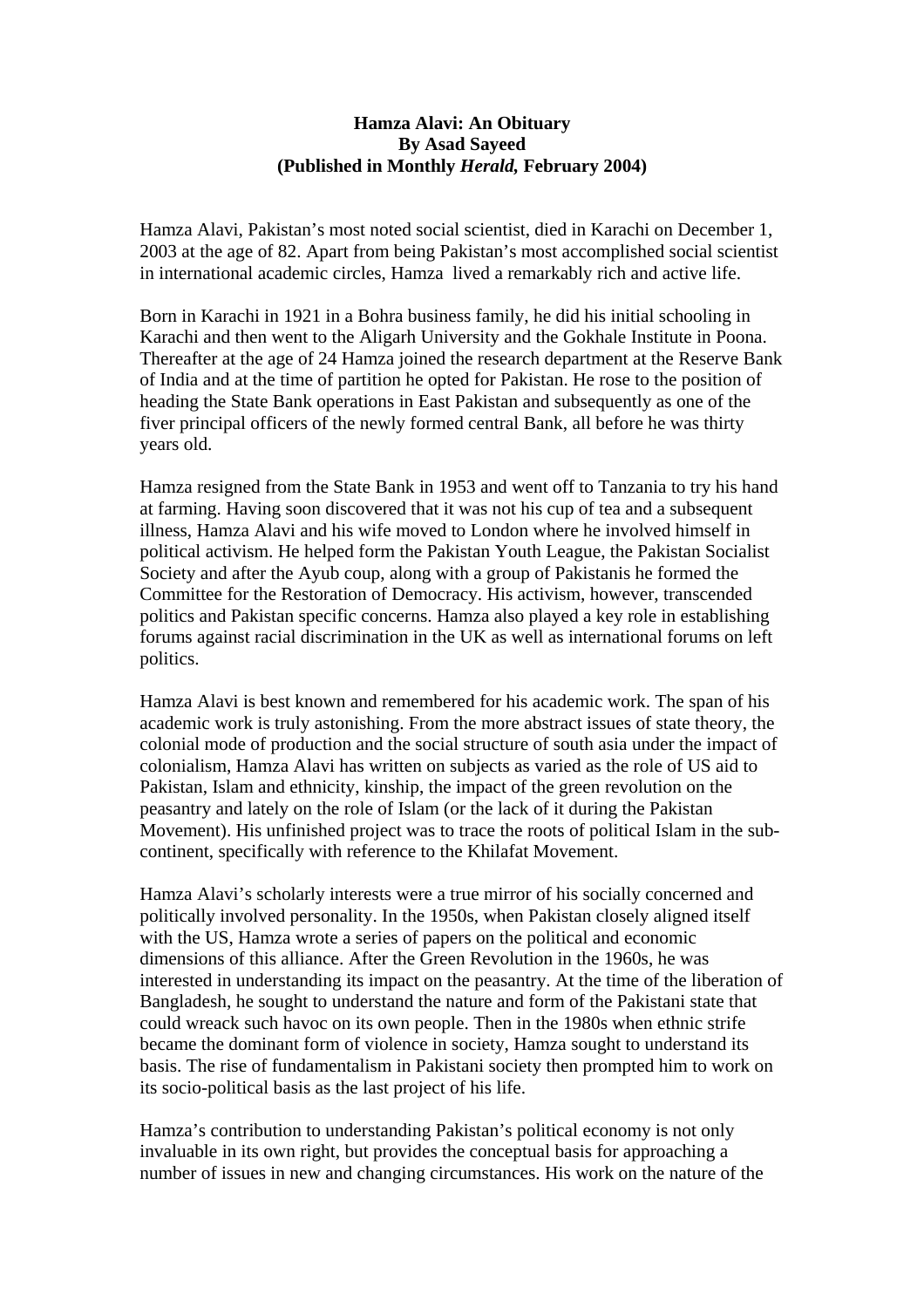state in Pakistan, on ethnicity and on the factional basis of political mobilization in Pakistan is of particular relevance today. The running theme in all three works is that the constitution and evolution of social classes has to be seen in the light of the specific historical legacy of South Asia mediated with colonialism. This particular evolution, as Alavi argued in his land mark paper on the state in Pakistan and Bangladesh was that no one class or group holds the balance of power decisively in its favour.

Hamza's most cited work – rarely would one find a scholarly paper or a reading list in a relevant Sociology course at the best universities in the world where this article is not cited – on the nature of the state argues that none of the dominant social classes in Pakistan are powerful enough to control the state. The state thus acquires a mediating role and hence its power. Alavi thus characterizes the post-colonial state in Pakistan and Bangladesh as 'over-developed' with respect to the level of development in the region. This paper has been the basis for countless formulations on the state – not always in agreement with Alavi – both in South Asia as well as other developing countries.

Hamza's work on kinship which is based on his 15 month stay in a Punjab village has been the precursor for subsequent research on patron-client relationships and the lingering continuity of kinship and caste based political mobilization in the rural areas. The insight that local level politics in the rural areas is organized on factional basis – rather than class or ideology – and that these factions then link up in a pyramidal structure at higher levels to access private and public goods from the state implies the fundamental rationality on the part of the electorate. A number of empirical studies on the electoral process have subsequently demonstrated such a process at work. This aspect of Hamza's work should be recommended reading particularly for apologists of military rule and those naïve urban soles who believe that lack of education renders the democratic process in Pakistan meaningless and a pray in the hands of elites.

Hamza's work on ethnicity was prompted by the rise of the MQM in the late 1980s. His explanation for the rise of the mohajir ethnicity was based on the material conditions of what he termed as the 'salariat.' He defines the salariat as "a product of the colonial transformation of Indian social structure in the nineteenth century and it consists of those who have received an education that equips them for employment in the state apparatus at various levels as scribes and functionaries." Whether or not Alavi's characterization of the salariat is an accurate reflection of reality, he has shown the way that rather than look for some primordial explanation for the rise of ethnic politics or to consign it to conventional class categories, historically grounded and dynamic explanations have to be sought.

Hamza Alavi's scholarship was built on two important stools. First, it is important to note that Hamza did almost all his scholarly work in numerous European and North American universities. One cannot conceive of being able to produce such quality and socially relevant research if he had lived in Pakistan or for that matter in any other developing country, barring India. Poor societies do not have the intellectual or physical resources necessary for such intellectual endeavours. It was Hamza Alavi's good fortune that he was in the right place at the right time to have bequeathed the wealth of knowledge and ideas to us. Second, without the social concern that was part